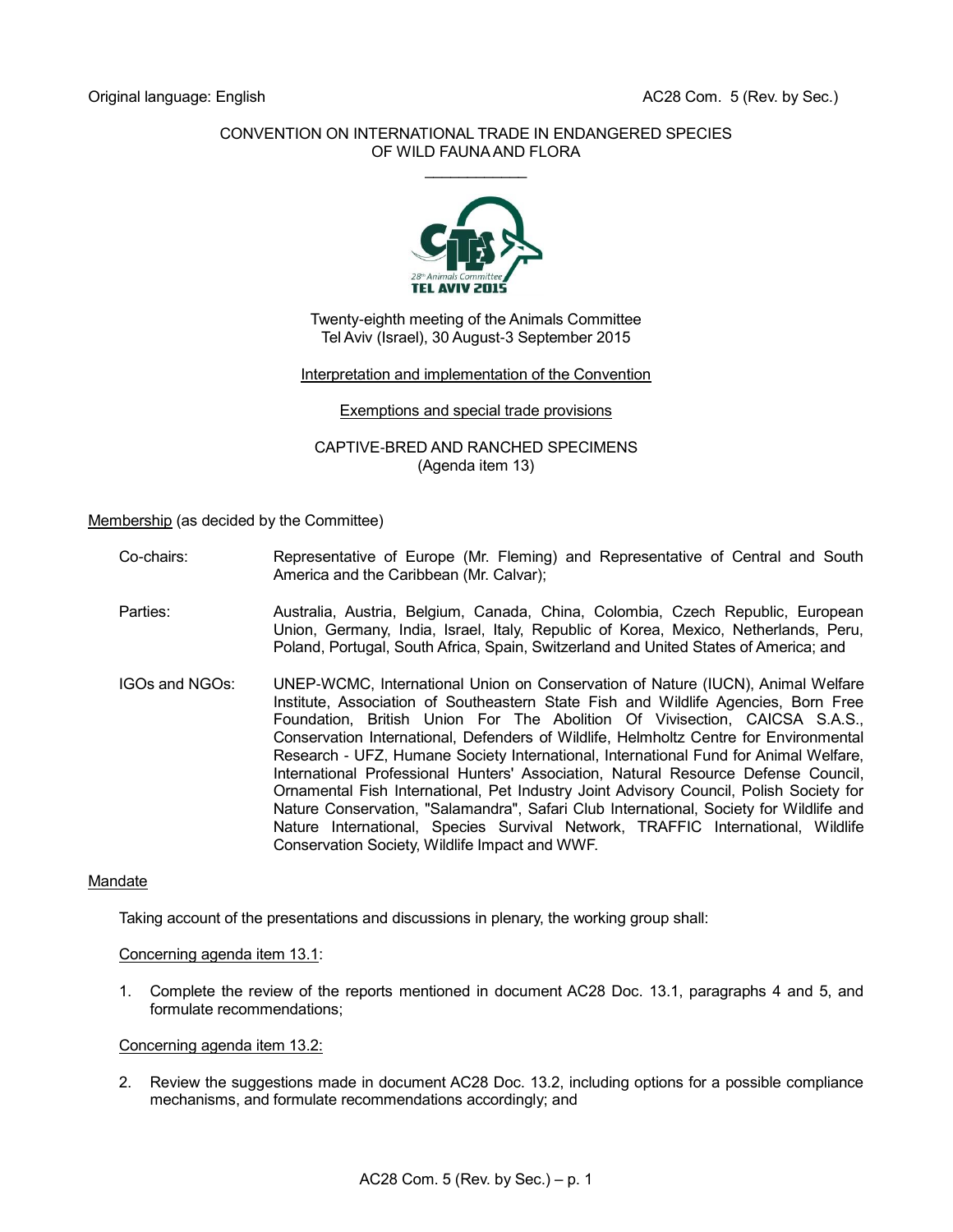3. Prepare advice to be reported by the Animals Committee to the Standing Committee in accordance with Decision 16.65.

### Recommendations

# Item 13.1

The working group notes that AC28 Doc.13.2 provides the considerations of the working group on the issues arising from the documents made available to it, under Decision 16.63.a, at the 27th meeting of the Animals Committee.

The group **recommends** that the outcome of these considerations by the Animals Committee is brought to the attention of the Standing Committee, noting that the Animals Committee will not be able to the review the document commissioned under Decision 16.63.a.vii because it is not yet available.

With respect to AC28 Doc.13.1, the working group expressed reservations about the value and utility of the development of a captive breeding database; this was seen to be premature at this stage. The working group felt that before any other steps were taken, there was a need to first establish and clarify the intended purpose of any database, who the users might be, what data might be shared and how any database might be maintained and funded? The group **recommended** that the Committee report these observations to the Standing Committee.

The group noted that information on captive production might be shared, where appropriate, through other means.

### Item 13.2

The working group **recommends** that the Animals Committee supports option 4 in paragraph 12 of AC28 Doc.13.2 – namely to suggest a new Resolution in which issues concerning compliance with the Convention for specimens declared as having been produced in captivity could be addressed.

Provisional text for such a Resolution, outlining a potential process, is provided in Annex 1 for consideration by the Committee. The group **recommends** that the Animals Committee agrees that the provisional resolution in Annex 1 is a good starting point, and to provide the provisional text to the Standing Committee for its consideration.

In doing so, the working group recommends that the Standing Committee should be invited to consider how the respective roles of the Standing Committee and of the Animals Committee might be integrated in any future mechanism.

The working group **recommends** that, to avoid duplication of effort and to achieve maximum efficiency, the outcome of the Animals Committee deliberations on this topic are shared with the Standing Committee working group under Decision 16.39 on implementation and enforcement of the Convention as it relates to trade in species listed in Appendix I.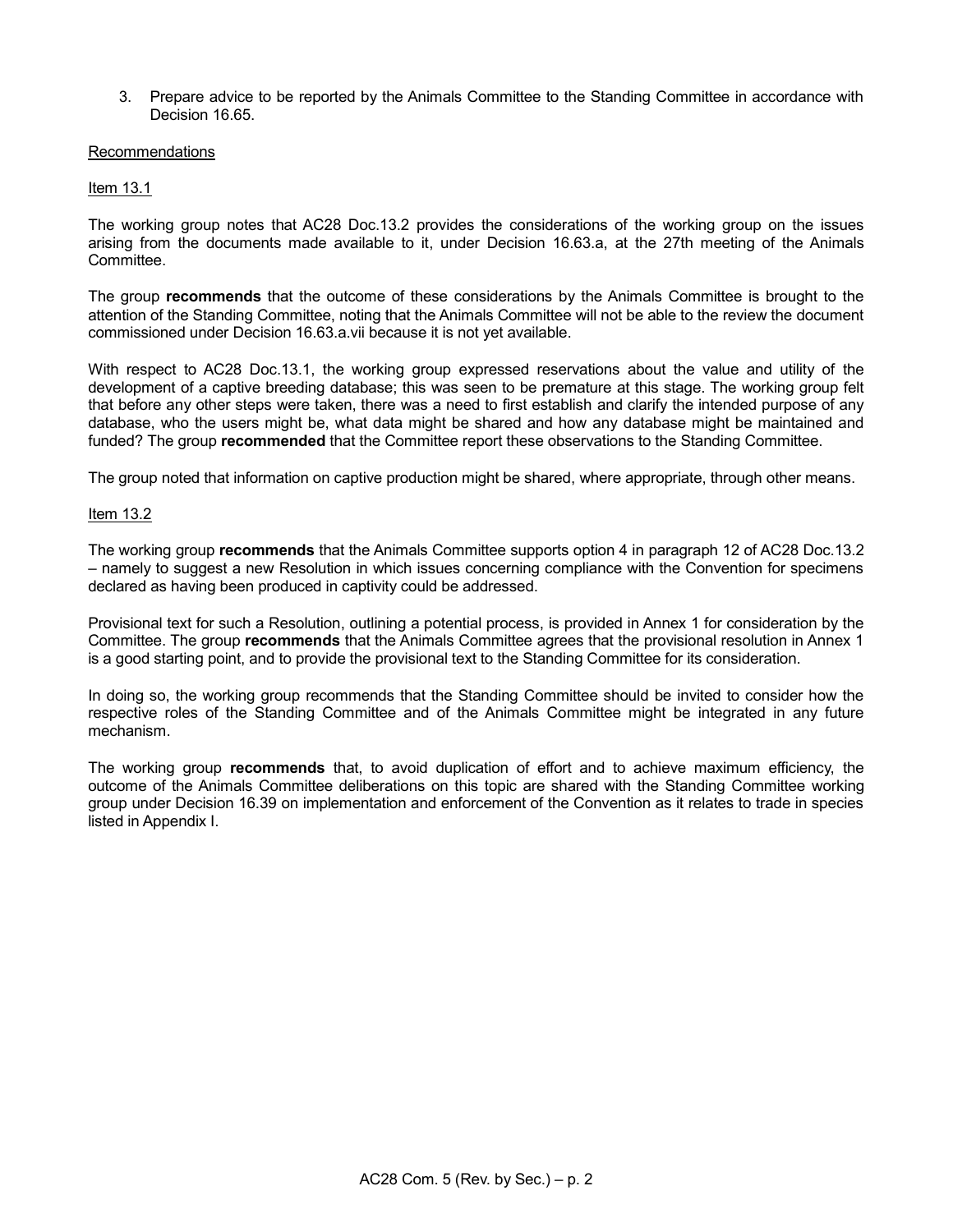### **Suggested provisional Resolution text**

### REVIEW OF TRADE IN SPECIMENS REPORTED AS PRODUCED IN CAPTIVITY

CONSIDERING that the Convention provides, in Article VII, paragraphs 4 and 5, for special treatment of animal specimens that are bred in captivity as defined in Res. Conf. 10.16 (Rev);

NOTING that, in accordance with Article VII, paragraph 4, specimens of Appendix-I species bred in captivity for commercial purposes shall be deemed to be specimens of species included in Appendix II and that therefore they shall be traded in accordance with the provisions of Article IV;

RECOGNISING that specimens in trade are derived from a variety of captive production systems, which are attributed to different source codes as defined by Res. Conf. 12.3 (Rev. CoP16);

RECOGNISING that captive breeding, and other captive production systems, can have a number of benefits compared with direct harvests from the wild;

CONCERNED that the incorrect application of source codes and/or misuse or false declaration of source codes can reduce or negate such benefits where they exist, have negative implications for conservation and undermine the purpose and effective implementation of the Convention;

FURTHER CONCERNED that in addition to inadvertent misuse of source codes, there is growing evidence of cases of illegal trade in wild-caught specimens of CITES-listed species, through fraudulent claims that wild-caught specimens are captive bred;

ACKNOWLEDGING that the intent of the Review Of Trade In Specimens Reported As Produced In Captivity is to ensure that such trade is being conducted in accordance with provisions of the Convention and to identify remedial action where it is needed with the ultimate intent of improving the implementation of the Convention;

EXPECTING that the implementation of recommendations and actions resulting from the Review Of Trade In Specimens Reported As Produced In Captivity will improve the capacity of the Parties to properly assess that specimens are genuinely produced by the captive production system claimed;

AFFIRMING that the Review of Trade in Specimens Reported as Produced in Captivity should be transparent, timely and simple;

NOTING the Guide to CITES compliance procedures found in Resolution Conf. 14.3 (CITES compliance procedures);

### THE CONFERENCE OF THE PARTIES TO THE CONVENTION

DIRECTS the Animals and Standing Committees, in cooperation with the Secretariat, relevant experts and in consultation with Parties, to review biological, trade and other relevant information regarding animal species subject to significant levels of trade using source codes C/D/F or R, to identify problems associated with the implementation of the Convention and to develop solutions in accordance with the following procedure.

#### Stage 1 identification of species-country combinations for review

a) The Secretariat shall, within 90 days after each meeting of the Conference of the Parties to the Convention, subject to the availability of funds, to produce, or appoint consultants to produce, a summary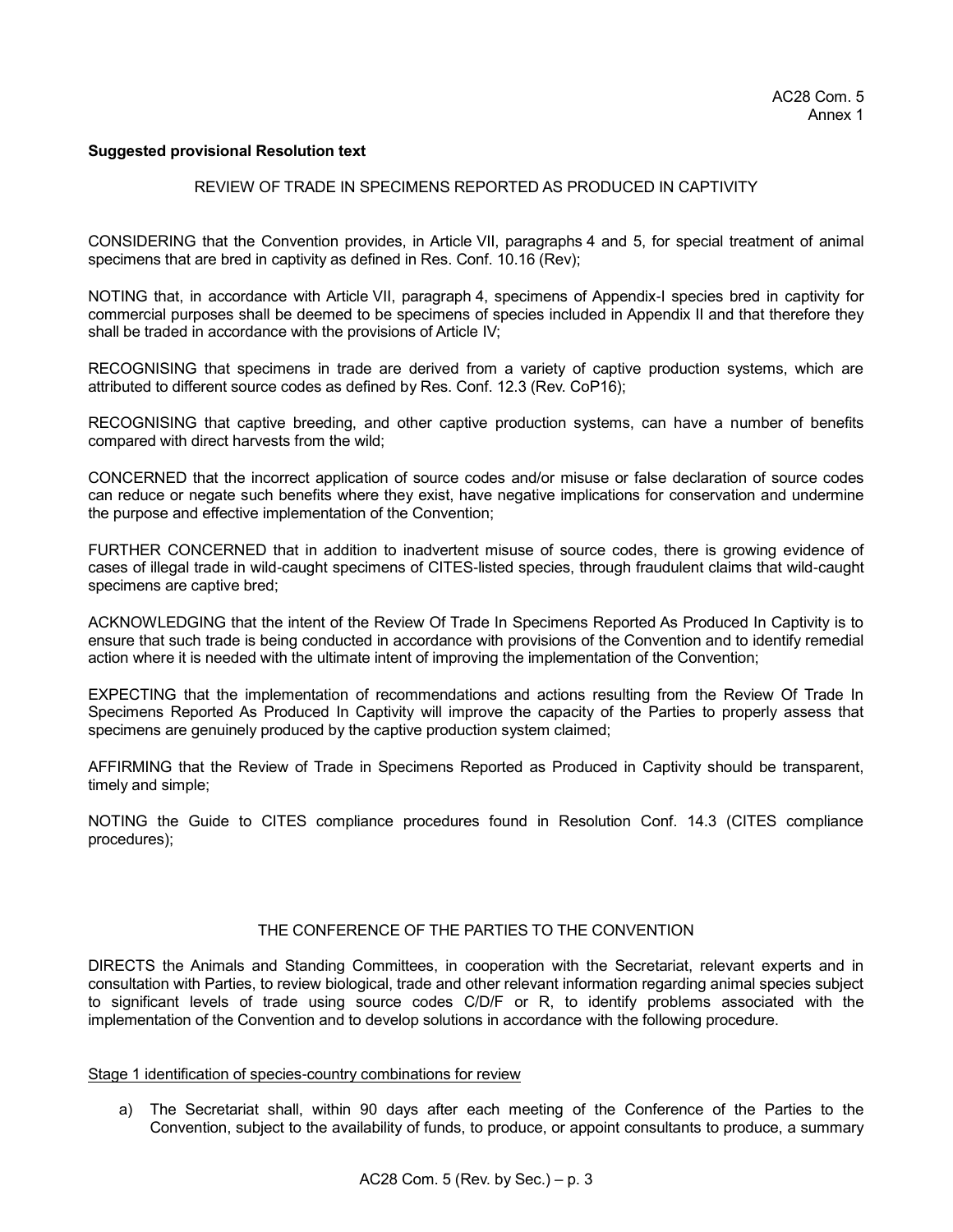from the CITES Trade Database of annual report statistics of species traded, derived from the five most recent years, under source codes C, F, R and D and will undertake, or appoint consultants to undertake, an extended analysis of such data to identify species-country combinations for review using the following criteria:

- i. significant increases in trade in specimens declared as captive-produced (source codes C, D, F & R);
- ii. trade in significant numbers of specimens from countries of specimens declared as produced in captivity;
- iii. shifts and fluctuations between different captive-production source codes in volumes of specimens traded;
- iv. inconsistencies between source codes reported by exporting and importing Parties for specimens declared as produced in captivity;
- v. apparent incorrect application of captive production codes such as: 'A' for animal species or 'D' for Appendix I species that have not been registered in compliance with the provisions of Res. Conf. 12.10 (Rev. CoP15).
- b) The Secretariat shall also compile any other relevant information made available to it, with respect to concerns about captive production, including any cases identified from the Review of Significant Trade under Res. Conf. 12.10, referred to it by Parties or available in relevant ad hoc reports.
- c) The Secretariat shall provide the outcome of the analyses in a) and compilation of information from b) to the first regular meeting of the Animals Committee following a meeting of the Conference of the Parties for the Committee to select a limited number of species country combinations for review; urgent enforcement matters identified at this stage should be referred to the Standing Committee.
- d) In exceptional cases, outside steps a)-c) above, and where new information provided to Secretariat indicates that urgent action may be needed concerning problems relating to the implementation of provisions under the Convention for captive production of specimens, the Secretariat shall:
	- i. verify that the proponent has provided a justification for the exceptional case, including supporting information;
	- ii. may request UNEP-WCMC to produce a summary and analysis of trade from the CITES Trade Database in relation to the species-country combination; and
	- iii. provide the information from i) and ii) above, as soon as possible to the Animals Committee for their inter-sessional review and decision on whether to include the species-country combination in stage 2 of the review process.

## Stage 2 – Consultation with countries and compilation of information

- e) The Secretariat shall, within 30 days after the relevant meeting of the Animals Committee, notify the Party or Parties concerned that that species produced in captivity in their country have been selected for review, provide them with an overview of the review process and an explanation for their selection. The Secretariat shall ask them to provide information, within 60 days, in response to general or specific questions, developed by the Animals Committee, to determine if the correct source codes have been used, under the applicable Resolutions, for specimens claimed to be produced in captivity
- f) The Secretariat shall also commission, if requested by the Animals Committee, a short review of the species concerned, in consultation with relevant countries and specialists, to compile and summarise known information relating to the breeding biology and captive husbandry and any impacts, if relevant, of removal of founder stock from the wild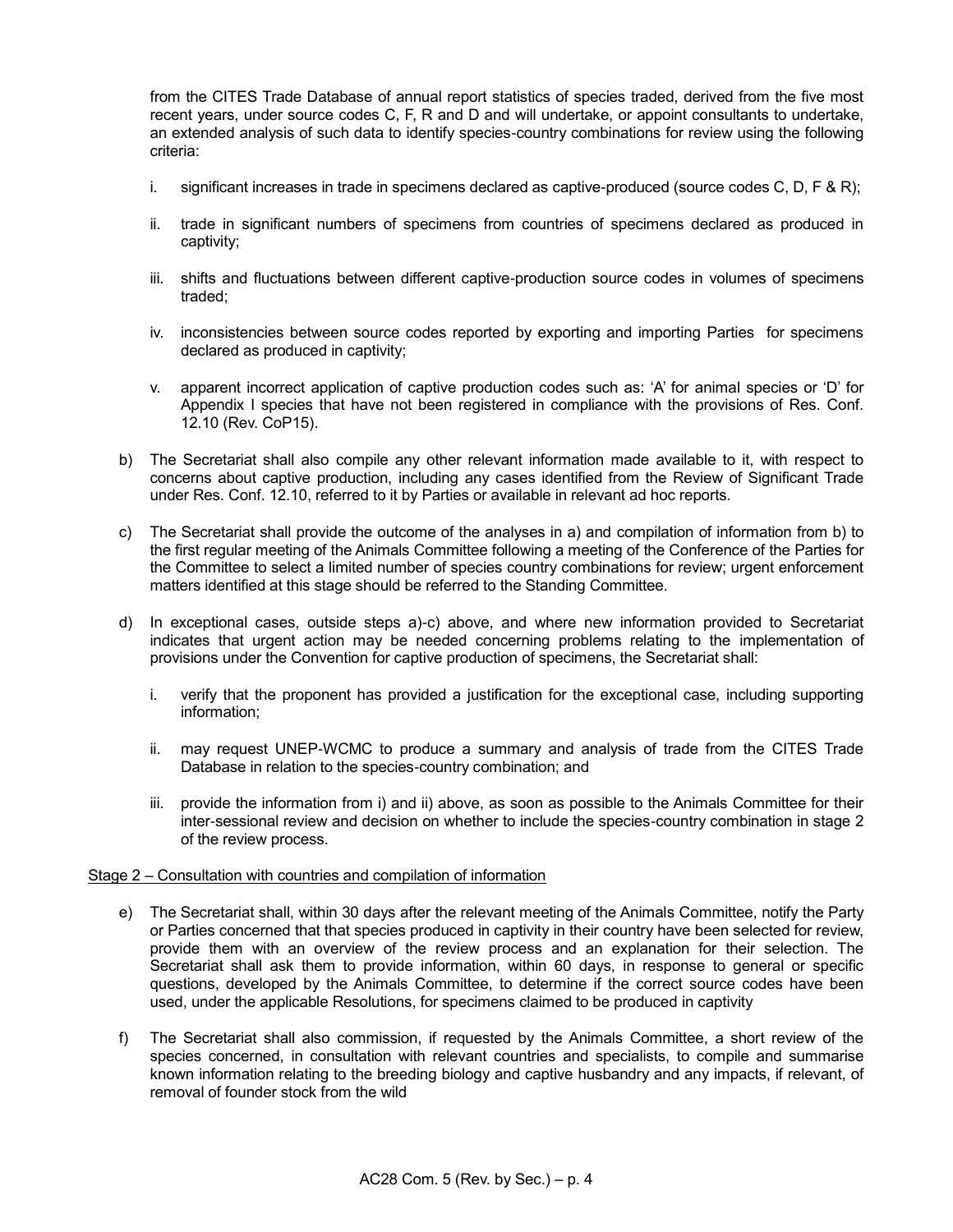## Stage 3 – review and recommendation by the Animals and Standing Committee

- g) The Animals Committee shall, at their second meeting following the Conference of the Parties, review the responses from Parties, the review commissioned by Secretariat and any additional relevant information, and determineif there is compliance with the relevant provisions of the Convention in relation to captive production. If so, the species-country combination will be excluded from the review and the Secretariat will inform them of this outcome within 60 days.
- h) Where a species-country combination is retained within the review and where action is needed as a result, the Animals Committee shall, in consultation with the Secretariat, formulate draft recommendations directed to the relevant Party which are time-bound, feasible, measurable, proportionate, transparent and which, if appropriate, aim to promote capacity building and enhance the ability of the Party to implement the Convention.
- i) The Secretariat shall transmit these draft recommendations and supporting information, from the Animals Committee to the next meeting of the Standing Committee for their review, revision if necessary, and endorsement;
- j) The Secretariat shall, within 30 days of the meeting of the Standing Committee, transmit the combined recommendations of the Standing and Animals Committees to the Party concerned and also provide them with links to relevant guidance, such as on the correct application of source codes, and means by which their capacity to deal with captive production issues might be enhanced.

# Stage 4: Measures to be taken regarding the implementation of recommendations

- k) the Secretariat shall monitor progress against the recommendations, taking account of the different deadlines, and, following electronic consultation with the Chairs and members of the Standing and Animals Committees, determine whether the recommendations referred to above have been implemented;
	- i. where the recommendations have been met, the Secretariat shall, following consultation with the Chairman of the Standing Committee, notify the Parties that the species/country combination was removed from the review process; or
	- ii. when the recommendations are not deemed to have been met (and no new information is provided), the Secretariat shall, in consultation with the Chairs and members of the Standing and Animals Committees, recommend to the Standing Committee appropriate action, which may include, as a last resort, a suspension of trade in the affected species with that State; or
	- iii. where the recommendations are not deemed to have been met or have been partially met, and there is new information suggesting the recommendation may require updating, the Secretariat shall electronically request the Chair and members of the Standing and Animals Committees to prepare a revised recommendation, keeping in mind the principles that recommendations should be timebound, feasible, measurable, proportionate, transparent, and should promote capacity building. The Secretariat shall provide the revised recommendation to the countries within 30 days of its drafting
- l) the Secretariat shall report to the Standing Committee on its evaluation of the implementation of the recommendations, including the rationale for its evaluation, and a summary of the views expressed by the Animals Committee. The Secretariat shall additionally report on any further actions taken by the Animals Committee in the case of countries where new information has resulted in revised recommendations;
- m) for countries where recommendations are not deemed to have been met, the Standing Committee shall decide on appropriate action and make recommendations to the Party concerned, or to all Parties, keeping in mind that these recommendations should be time-bound, feasible, measurable, proportionate, transparent, and should, if appropriate, promote capacity building. In exceptional circumstances, where the country under consideration provides new information on the implementation of the recommendations to the Standing Committee, the Standing Committee shall consult intersessionally with the Animals Committee through the Chair prior to making a decision on appropriate action;